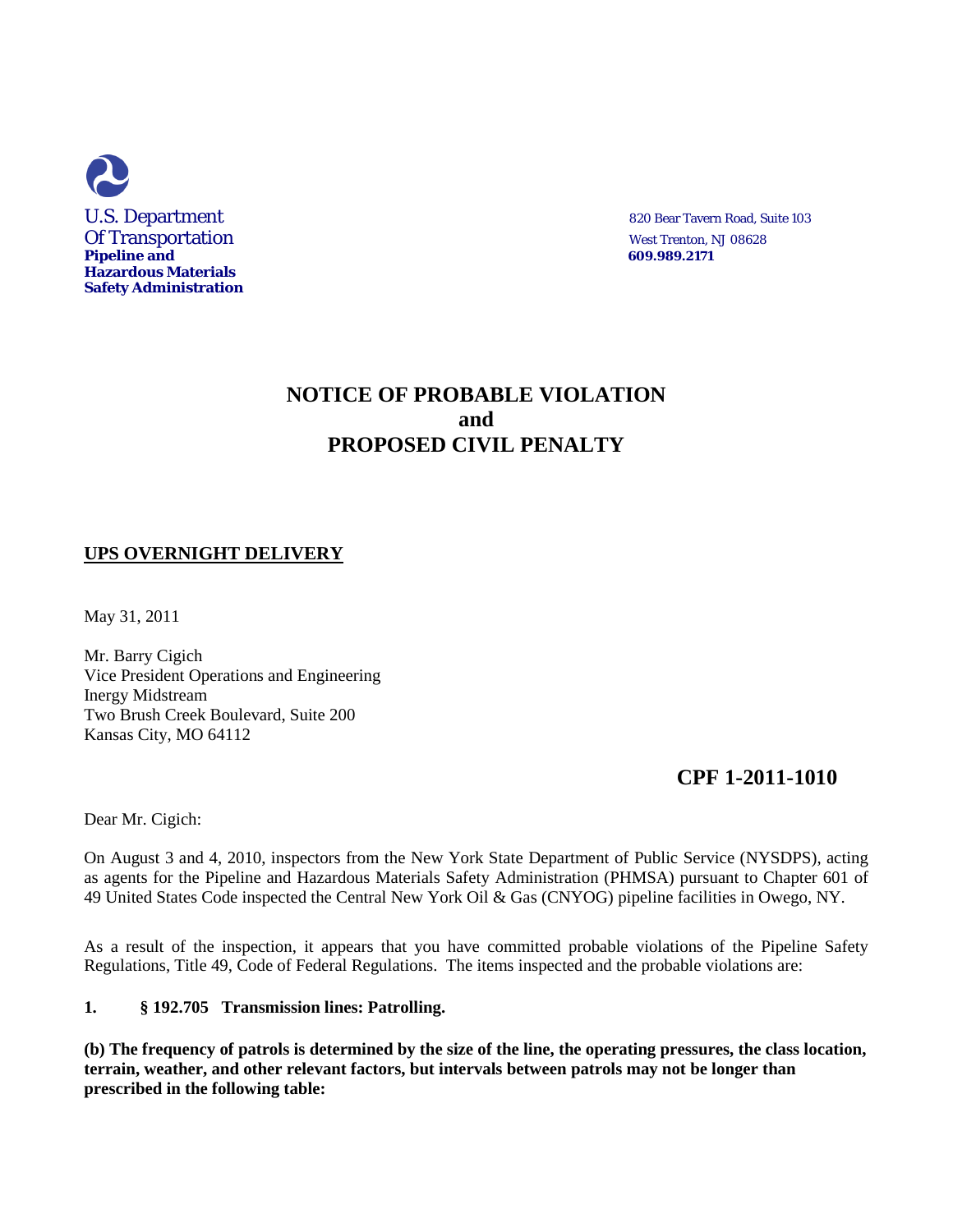# **120111010**

|                                  | Maximum interval between patrols                        |                                                       |
|----------------------------------|---------------------------------------------------------|-------------------------------------------------------|
| <b>Class location of</b><br>line | At highway and railroad crossings                       | At all other places                                   |
| 1, 2                             | 7 1/2 months; but at least twice each<br>calendar year. | [15 months; but at least once each calendar]<br>vear. |

CNYOG did not perform patrols at highway and railroad crossings at least twice each calendar year not to exceed a maximum interval of 7 ½ months between patrols.

The CNYOG representative stated that patrols at highway and railroad crossings were made only once a year during the annual leakage survey of the piping.

NYSDPS inspector examined the record of the 2009 and 2010 patrols done during the annual leakage surveys.

## **2. § 192.455 External corrosion control: Buried or submerged pipelines installed after July 31, 1971.**

**(a) Except as provided in paragraphs (b), (c), and (f) of this section, each buried or submerged pipeline installed after July 31, 1971, must be protected against external corrosion, including the following:** 

## **(2) It must have a cathodic protection system designed to protect the pipeline in accordance with this subpart, installed and placed in operation within 1 year after completion of construction.**

CNYOG did not demonstrate that a 9 mile long pipeline installed and placed into service in 2008 has a cathodic protection system designed to protect the pipeline in accordance with the requirements for corrosion control under Subpart I of Part 192.

The CNYOG representatives stated that no close interval survey (CIS) has ever been performed on the 9 mile long pipeline to determine adequate coverage of the initial cathodic protection system installed for that pipeline. CNYOG has only checked the cathodic protection of the 9 mile pipeline at 10 separate test stations, taking pipeto-soil reading without temporarily disconnecting the anodes at the test stations.

### Proposed Civil Penalty

Under 49 United States Code, § 60122, you are subject to a civil penalty not to exceed \$100,000 for each violation for each day the violation persists up to a maximum of \$1,000,000 for any related series of violations. The Compliance Officer has reviewed the circumstances and supporting documentation involved in the above probable violations and has recommended that you be preliminarily assessed a civil penalty of \$16,200 as follows:

| Item number | <b>PENALTY</b> |
|-------------|----------------|
|             | \$16,200       |